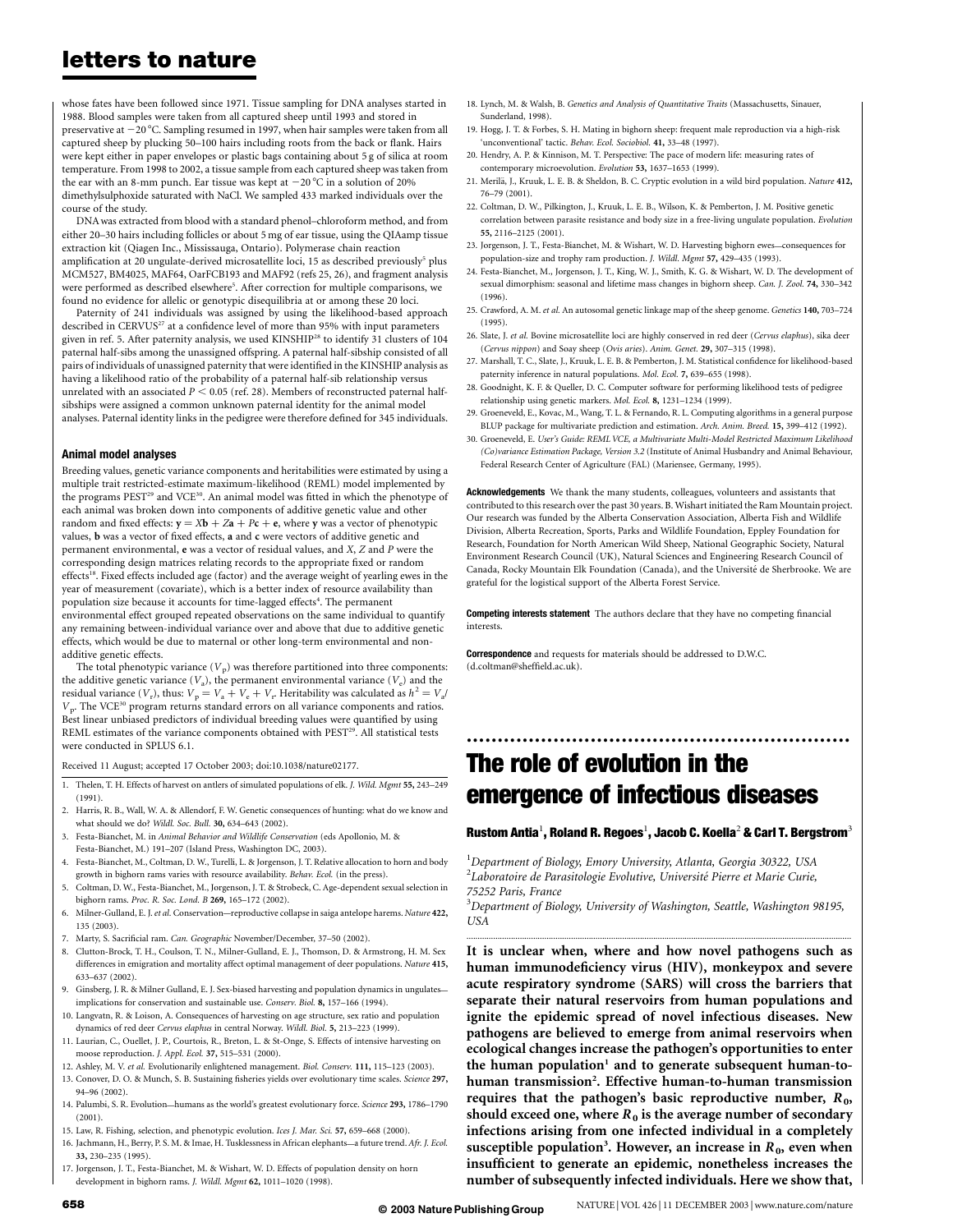### letters to nature

### as a consequence of this, the probability of pathogen evolution to  $R_0$  > 1 and subsequent disease emergence can increase markedly.

The emergence of a disease combines two elements: the introduction of the pathogen into the human population and its subsequent spread and maintenance within the population. Ecological factors such as human behaviour can influence both of these elements, and consequently ecology has been recognized to have an important role in the emergence of disease<sup>1,2,4</sup>. In contrast, evolutionary factors including the adaptation of the pathogen to growth within humans and the subsequent transmission of the pathogen between humans are mostly considered in terms of changes in the virulence of the pathogen, and are often thought to have a lesser role in the initial emergence of pathogens<sup>4</sup>. One exception<sup>5</sup> suggests that immunocompromised individuals might provide "stepping stones" for the evolution of pathogens.

The successful emergence of a pathogen requires  $R_0$  to exceed one in the new host. Only then can an introduction trigger emergence<sup>2</sup>. (Here we use  $R_0$  to refer to spread in human populations, not in the natural reservoir.) If  $R_0$  for a potential pathogen exceeds one, this scenario represents an epidemic waiting to happen. By contrast, when  $R_0$  is initially less than one, infections will inevitably die out and there will be no epidemic unless genetic or ecological changes drive  $R_0$  above one.

There are a number of ways in which  $R_0$  can increase. Ecological changes such as changes in host density or behaviour can increase  $R<sub>0</sub>$ , as can genetic changes in the pathogen population or in the population of its new host. Genetic changes in the pathogen can arise either through 'coincidental' processes such as neutral drift or coevolution of the pathogen and its reservoir host, or through adaptive evolution of the pathogen during chains of transmission in humans. Genetic changes of the new host might be more likely for domesticated or endangered species than for humans.

Here we show that factors, such as ecological changes, that increase the  $R_0$  value of the potential pathogen to a level not sufficient to cause an epidemic (that is,  $R_0$  remains less than one) can greatly increase the length of the stochastic chains of disease transmission. These long transmission chains provide an opportunity for the pathogen to adapt to human hosts, and thus for the disease to emerge.

Our model is illustrated in Fig. 1. Introductions occur stochastically from the natural reservoir of the pathogen, and each primary case is followed by stochastic transmission that generates a variable number of subsequent infections in the human population. We



**Figure 1** Schematic for the emergence of an infectious disease. Introductions from the reservoir are followed by chains of transmission in the human population. Infections with the introduced strain (open circles) have a basic reproductive number  $R_0 < 1$ . Pathogen evolution generates an evolved strain (filled circles) with  $R_0 > 1$ . The infections caused by the evolved strain can go on to cause an epidemic. Daggers indicate no further transmission.

assume that the number of secondary cases follows a Poisson distribution with a mean equal to  $R_0$ . Each introduction thus forms branched chains of transmission, which stutter to extinction if  $R_0 < 1$ , and the pathogen cannot evolve ( $\mu = 0$ ). The probability that the pathogen evolves and a secondary infection is caused by the mutant is equal to  $\mu$  for each of the secondary infections (we note that  $\mu$  incorporates not only the pathogen's mutation rate, but also its dynamics within the host and its transmissibility). We use multitype branching processes<sup>6-9</sup> to describe the initial spread of the infection, incorporating the evolution of the pathogen.

In the simplest case (see Fig. 2a) only one mutation is required for the  $R_0$  of the evolved pathogen to exceed one. The probability that a single introduction evolves, causing one (or more) infections with the evolved pathogen (a filled circle in Fig. 1) before it goes extinct, depends very strongly on the  $R_0$  of the introduced pathogen, particularly for low  $\mu$  values as  $R_0$  approaches 1. This probability is approximately linearly dependent on the rate of evolution  $\mu$ .

The probability that the introduction leads to an epidemic (the 'probability of emergence') depends on the probability of evolution and the probability that the evolved infections do not go extinct due to stochastic effects. In Fig. 2b we plot the probability of emergence for three different  $R_0$  values of the evolved strain. The probability of emergence approaches the probability of evolution when  $R_0$  of the evolved strain is large, and is lower when the  $R_0$  of the evolved strain



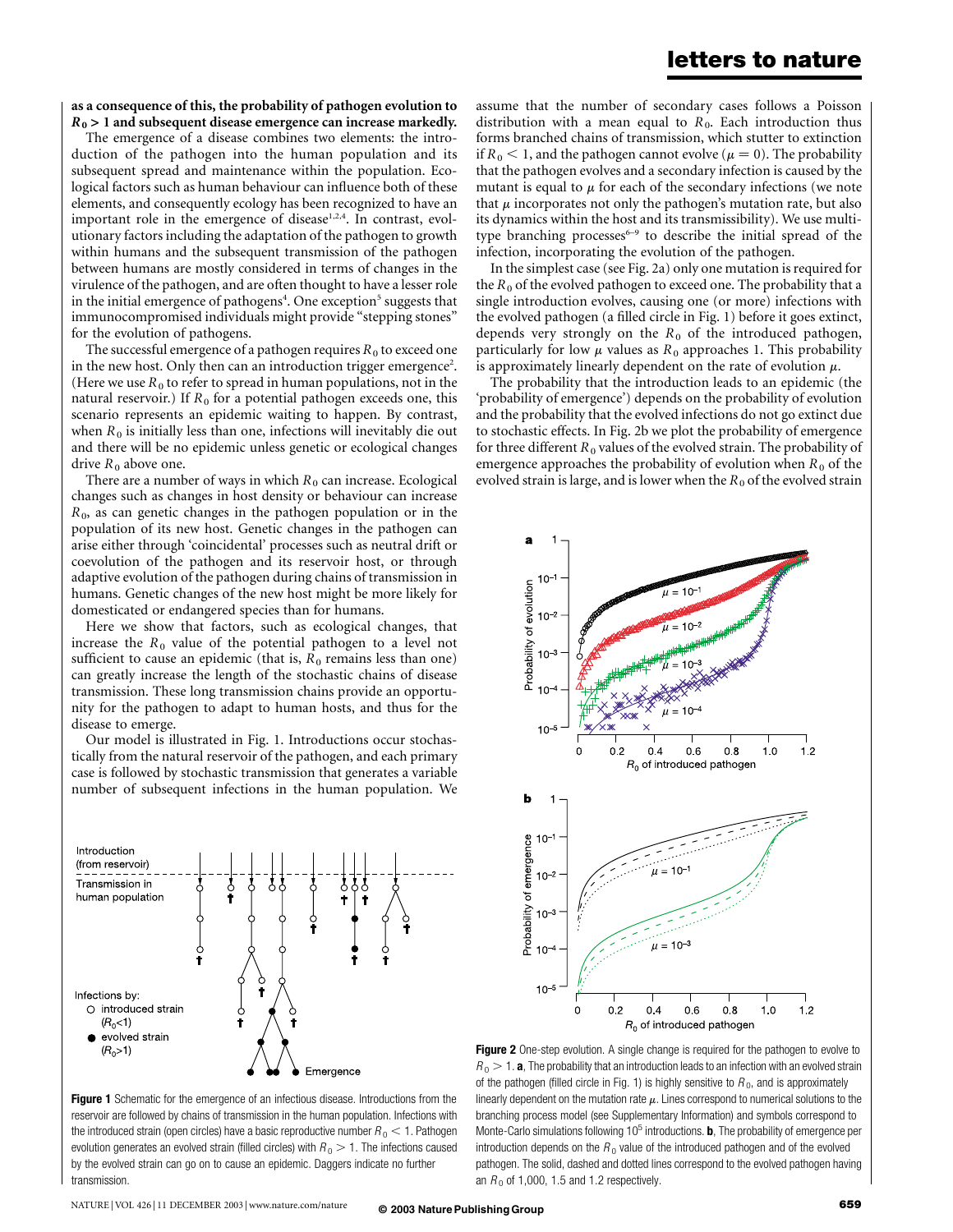### letters to nature



Figure 3 Multiple-step evolution. Here multiple evolutionary changes are required for evolution of the pathogen to have an  $R_0 > 1$ . **a**, Jackpot model with  $\mu = 0.1$  and n intermediate changes each with  $R_0$  equal to that of the introduced pathogen: increasing the number of steps  $(n)$  greatly decreases the probability of evolution, and makes it more sensitive to the  $R_0$  of the introduced pathogen. **b**, Alternative multi-step models for the one-intermediate ( $n = 1$ ) case. The jackpot model (solid line), additive model (dashed line) and fitness valley model (dotted line) are shown (see text for details).

is close to 1. We find that the probability of emergence depends most strongly on the  $R_0$  of the introduced pathogen, increases approximately linearly with the mutation rate  $\mu$ , and depends only modestly on the  $R_0$  of the evolved pathogen.

We extend the simple one-step mutation model to consider the situation in which multiple evolutionary changes are required for the pathogen to attain  $R_0 > 1$  in the human population. We begin with a simple scenario, which we call the jackpot model, where the  $R_0$  of the pathogen with the intermediate mutations is the same as that of the introduced pathogen, and where only the addition of the final mutation results in an increase in  $R_0$  to greater than one. As seen in Fig. 3, increasing the number of required evolutionary steps greatly reduces the probability of emergence and increases its sensitivity to changes in  $R_0$ . The probability of emergence is approximately proportional to the mutation rate to the power of the number of evolutionary steps required (see Supplementary Information).

The fitness landscape on which evolution occurs is important in determining the outcome<sup>10</sup>. Figure 3b illustrates this for the case of a single intermediate type. As should be expected, changing the jackpot model to an additive model, where the fitness of the intermediate is the average of the fitness of the introduced strain and fully evolved strain, increases the probability that the pathogen evolves to  $R_0 > 1$ , whereas changing it to a fitness valley model, where the fitness of the intermediate is lower than the fitness of the introduced strain, decreases the probability of emergence.

The key characteristic distinguishing our model from the con-

ventional view is the  $R_0$  of the introduced pathogen. In the conventional view the  $R_0$  of these infections must be greater than one, whereas in the mechanism described here it is less than one, and evolution during the stochastic chains of transmission allows  $R_0$  to increase above one. In the case of human infections such as  $HIV^{1,11,12}$ , SARS<sup>13-17</sup> and (potentially) monkeypox<sup>18-21</sup>, seroprevalence studies among groups at high risk of infection from the reservoir would allow evaluation of whether crossover events are usually dead ends, as we expect in our model, or whether they are associated with a large number of secondary cases. In the case of diseases emerging into non-human populations, such as the Nipah virus, which moved from bats to  $\frac{1}{2}$  pigs<sup>22-24</sup>, it may be possible to conduct additional tests involving controlled experimental infections to estimate the  $R_0$  (in this case of the bat Nipah virus in pigs) and to determine whether it evolves during the course of chains of transmission. Such studies may additionally help to identify pathogens that have an ability to evolve rapidly and thus have a high potential for emergence.

The framework presented here has special relevance for pathogens that have been driven to extinction by vaccination. In the case of smallpox there are probably reservoirs of related zoonoses (such as, but not restricted to, monkeypox) from which smallpox may have originated. Although the  $R_0$  of monkeypox in the human population is clearly less than one, there are occasional chains of transmission in the human population $18-21$ . As the level of herd immunity to smallpox wanes in the absence of continued vaccination, we expect an increase in  $R_0$  of infections with monkeypox albeit to a level still less than one (the smallpox vaccine provides about 85% cross immunity against monkeypox). Our results suggest that this increase in the effective  $R_0$  of monkeypox in the human population could markedly increase the probability of evolution of monkeypox, allowing it to emerge into a successful human pathogen (which, depending on the evolutionary trajectory followed, may be similar to or differ from smallpox).

The present study could be extended in a number of directions. These include explicitly incorporating the details of ecological interactions such as heterogeneity in the transmission in different areas and subpopulations<sup>2,25,26,27</sup> and incorporating genetic diversity of the pathogen in its reservoir. Finally, we note that this framework can be applied to the more general problem of biological inva- $\sum_{n=1}^{\infty}$  sions<sup>28,29</sup>.

#### Methods

We describe the dynamics and evolution of emerging diseases as a multi-type branching process with the following probability-generating functions<sup>6-9</sup>:

 $f_i(s_1, s_2, \ldots, s_m) = \exp[-(1 - \mu)R_0^{(i)}(1 - s_i)]\exp[-\mu R_0^{(i)}(1 - s_{i+1})], i = 1, \ldots, m - 1$ 

 $f_m(s_1, s_2, \ldots, s_m) = \exp[-R_0^{(m)}(1 - s_m)]$ 

We calculated the extinction probabilities of the above process numerically. For details and definitions see Supplementary Information.

Received 6 July; accepted 25 September 2003; doi:10.1038/nature02104.

- 1. Hahn, B. H., Shaw, G. M., De Cock, K. M. & Sharp, P. M. AIDS as a zoonosis: scientific and public health implications. Science 287, 607–614 (2000).
- 2. May, R. M., Gupta, S. & McLean, A. R. Infectious disease dynamics: What characterizes a successful invader? Phil. Trans. R. Soc. Lond. B 356, 901–910 (2001).
- 3. Anderson, R. & May, R. Infectious Diseases of Humans: Dynamics and Control 1st edn (Oxford Univ. Press, Oxford, 1991).
- 4. Schrag, S. & Wiener, P. Emerging infectious disease: what are the relative roles of ecology and evolution? Trends Ecol. Evol. 10, 319–324 (1995).
- 5. Wallace, B. Can "stepping stones" form stairways? Am. Nat. 133, 578–579 (1989).
- Athreya, K. B. & Ney, P. Branching Processes (Springer, Berlin/New York, 1972).
- 7. Demetrius, L., Schuster, P. & Sigmund, K. Polynucleotide evolution and branching processes. Bull. Math. Biol. 47, 239–262 (1985).
- 8. Stivers, D. N., Kimmel, M. & Axelrod, D. E. A discrete-time, multi-type generational inheritance branching process model of cell proliferation. Math. Biosci. 137, 25–50 (1996).
- 9. Wilke, C. O. Probability of fixation of an advantageous mutant in a viral quasispecies. Genetics 163, 467–474 (2003).
- 10. Wright, S. The role of mutation, inbreeding, crossbreeding and selection in evolution. Proc. 6th Int. Cong. Genet. 1, 356–366 (1932).
- 11. Holmes, E. C. On the origin and evolution of the human immunodeficiency virus (HIV). Biol. Rev.